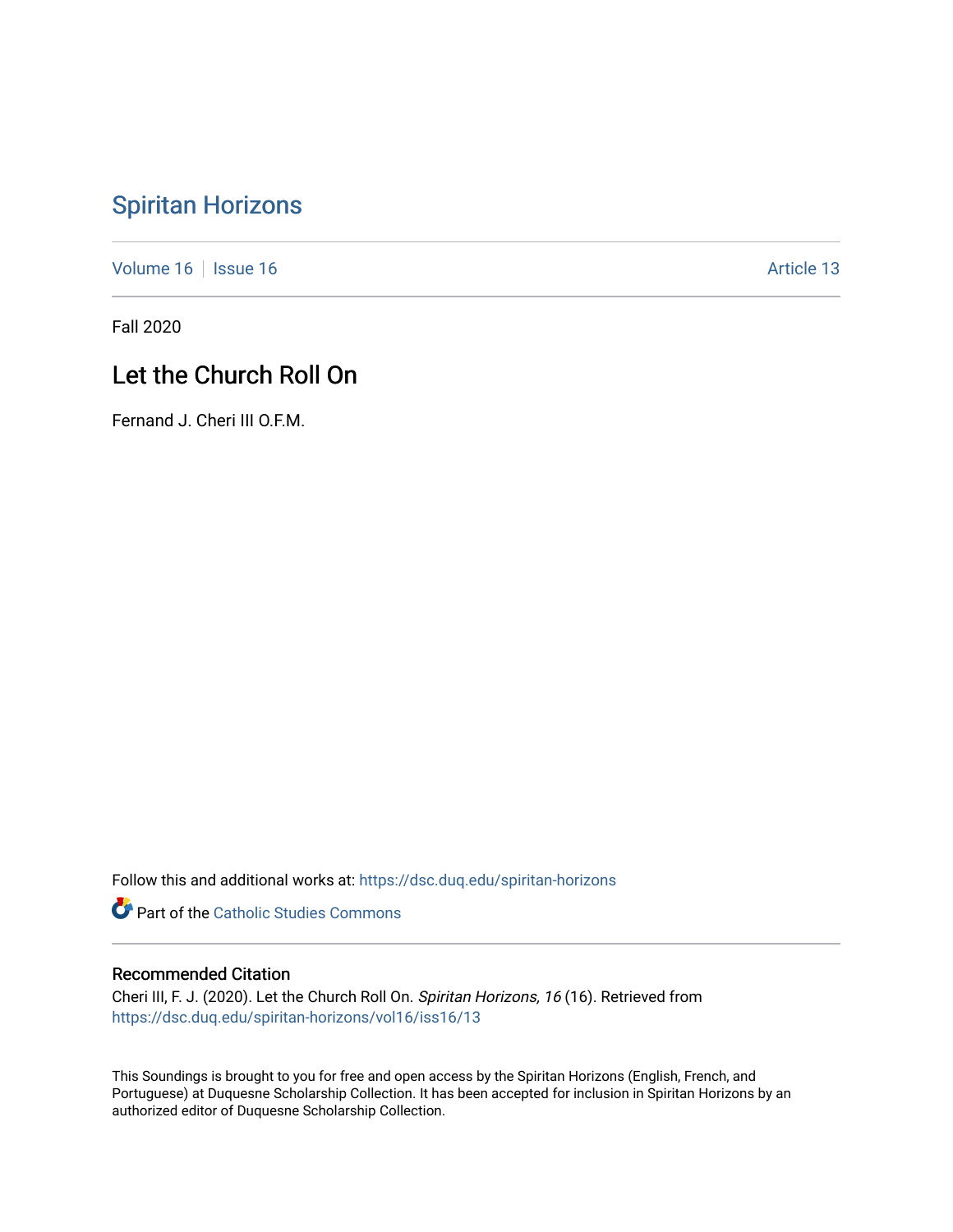

Most Rev. Fernand J. Cheri III, O.F.M. Bishop Fernand Cheri has a Master's in theology from Xavier University of Louisiana's Institute for Black Catholic Studies. After ordination on May 20, 1978 and many pastoral assignments, he joined the Franciscans of the Sacred Heart province in 1992. He served as director of campus ministry at Quincy University in Quincy, Illinois (2011–2015). He was ordained auxiliary bishop of the Archdiocese of New Orleans on March 23, 2015 at St. Louis Cathedral in New Orleans. Bishop Cheri has written articles and books on Black Catholic liturgy, and is an archivist of Black religious music.

*The Catholic Church in the United States, primarily a white racist institution*

## **Let The Church Roll On**

*Let the church roll on . . . Let the church roll on . . . Let the church roll on . . . Let the church roll on.*

#### **WHAT NOW?1**

On June 5th, the Archdiocese of New Orleans held a prayer protest rally from its Chancery Office to the front steps of Notre Dame Seminary. The idea was suggested by chancery officials who wanted to publicly do something in response to the death of George Floyd. Instead of a public rosary with 8 minutes, 46 seconds of silence (to commemorate the length of time that officer Derek Chauvin had his knee on Floyd's neck), I wrote a "Requiem for Black Children of God," a confession and a moment of remembrance of 47 Black men and women from across the country killed in recent years by police violence. This powerful Catholic witness and call for justice touched and surprised us all. With only two days of advertisement on social media, about 300 people were in attendance. A news reporter asked me, "What are you feeling at this moment?" I said, "The church showed out; let the church roll on."

While I grew in a spirit of confdence, compassion, and integrity as a Black Catholic leader amid this COVID-19 pandemic, I watched chancery officials becoming more anxious, bewildered, and restless as the challenge "what now?" rang through the building and across the diocese. The unsettled tension of church leaders reminded me of the reactions to the statement made by the members of the National Black Catholic Clergy Caucus in 1968 when they said,

> *"Te Catholic Church in the United States, primarily a white racist institution, has addressed itself primarily to white society and is definitely a part of that society.*"<sup>2</sup>

Here we are in 2020 and I fnd myself saying, as my daddy would say, "You can't make it up."

> *"Te Catholic Church in the United States, primarily a white racist institution, has addressed itself primarily to white society and is defnitely a part of that society."*

The church is in the same place, the same space, with new faces. Our Catholic identity is so wedded to our American ideals and systemic racism that Catholics scratch the surface—do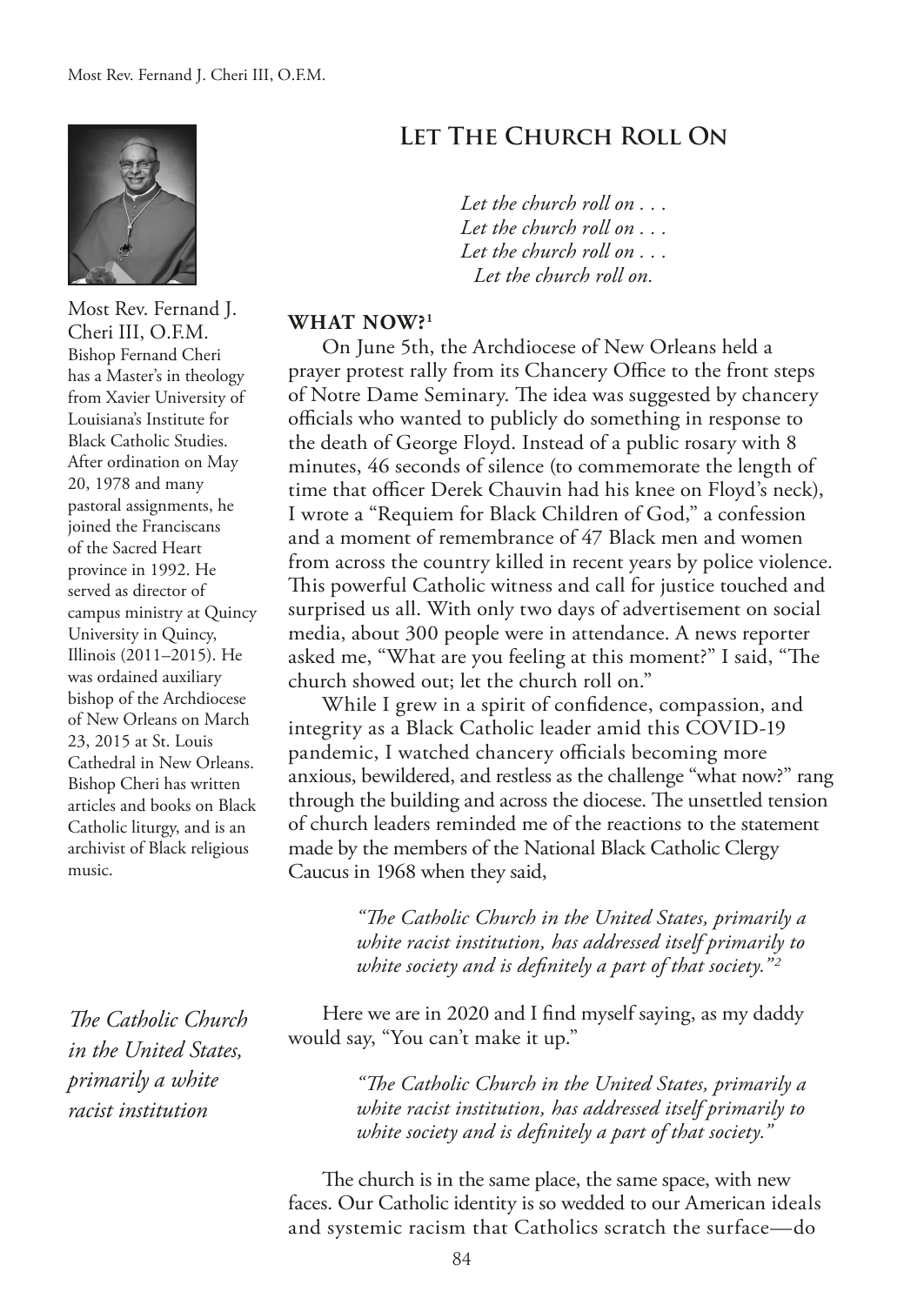*Our church operates with a bias that forces Black people to question her catholicity*

*tell the truth of the past and our complicity with what undergirds white supremacy*

*The Catholic Church has a knee on the neck of Black people and people of color*

good things, but don't get too deep into systemic issues. The system keeps protecting itself.

We are comfortable with death, weapons of violence and greed, but not the profound revolutionary life of Jesus Christ! The USA is the greatest producer of weapons in the world. We are the most violent society. We are a country that baptizes greed. These things put a heavy load on Black/Brown bodies. Churches, with our actions or our silence, sanction what is going on. Where is the church? How do we stop the killing of Black/ Brown people? Racism promotes violence. Hence, the violence on Black bodies is okay. There is a theological position and tradition that gives permission to shoot Black bodies in the name of protecting a system that favors the privileges enjoyed by white people. Our church operates with a bias that forces Black people to question her catholicity. A substantial conversion and subsequent conversation cannot happen until this local, American, and global church reconciles with her God-given mission.

We have a responsibility as faith communities to lead the way to God. Therefore, we must TELL THE TRUTH— REPENTANT TRUTH. Not just *mea culpa, mea culpa, mea maxima culpa*, but the truth that then compels us to action, to do something diferent. Truth that leads to *metanoia*, truth that protects the human dignity from the human condition. Truth that reveals where we stand with God who appears when humanity is being denied. We need to tell the truth of the past and our complicity with what undergirds white supremacy, so we can understand all its complexities that strike out against Black/Brown bodies that don't conform to Anglo-Saxon exceptionalism. This notion of what it means to be a faithful citizen fts the mold of what has been described as the default setting for American white male heterosexual—and this feeds white supremacy. Systemic racism is an immoral monster. The root problem is our incapacity to confront this brutal immoral monster who violates Black people and people of color.

The church must lead all to God, but when church leaders speak of one body in Christ, they only support white male heterosexuality as the norm of true Catholicity. The Catholic Church has a knee on the neck of Black people and people of color. Now, if what I'm saying is unsettling, good, you are listening. Listen! Listen, the church, the Body of Christ, the people have taken to the streets crying out, "Enough is enough!" "I can't breathe" in this perfect storm of COVID-19 and this unjust systemic racism. The church has taken to the streets; do we join them in solidarity or do we hold them in contempt? It begs me to question just who is wrapped in error and who is standing in truth? What do we see and what do we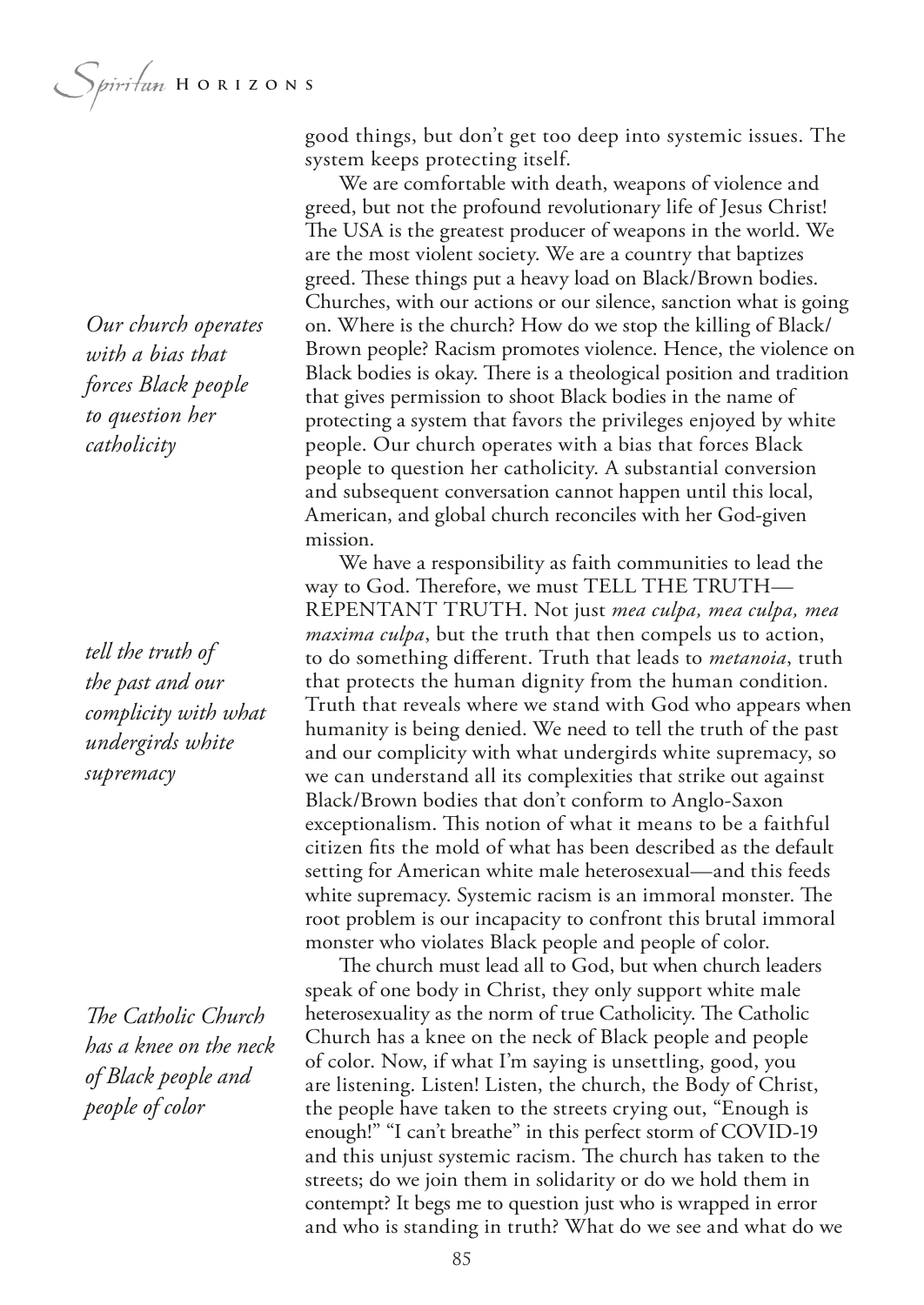*If you are a pro-lifer, you don't get to pick and choose what prolife issue to defend!*

*What does it mean to be Black and Catholic?*

hear? The Catholic Church leaders of New Orleans in that rally stood in solidarity, calling for gospel values and truth. The risk outweighed the cost. We were no longer silent, afraid, but resolved to work for justice and truth, not in violence, but in peace. Let the church roll on.

After the June 5th protest, a woman called me complaining about who George Floyd was. During her tirade, she confessed to being a pro-life advocate. I asked her, "Did you see the same video I saw about what happened to George Floyd?" Didn't you see that his life was publicly aborted? If you are a pro-lifer, you don't get to pick and choose what pro-life issue to defend! Either you are or you are not for life. There was a dead silence.

#### **WHAT WILL IT TAKE TO VALIDATE WHO WE ARE?**

The church's teaching on human dignity states:

*Created in the image of the one God and equally endowed with rational souls, all men (and women) have the same nature and the same origin. Redeemed by the sacrifce of Christ, all are called to participate in the same divine beatitude: all therefore enjoy an equal dignity (CCC no. 1934).*

It is so easy to get choked up in the darkness of racial discrimination, the gloom of blunders committed by the Catholic Church, and the systemic evils of racism in America and beyond. *OPEN WIDE OUR HEARTS*<sup>3</sup> calls racism America's original sin and evil. One easily can get cynical, especially when two bishops stated publicly at our USCCB meeting that "we (the bishops) don't even know what racism is; we can't define it." I had to emphatically state, "Everyone in this room can identify incidents of racism; to identify it, one has to be able to defne it; so, don't insult my intelligence."

The author, James Baldwin, liked to talk about Black people achieving ourselves, fnding who we are, what we're for, and making that possible for others. Black Catholics have to do this in the church. Are there some things that are even deeper that we are meant for, meant to be, meant to do, meant to achieve?

Sr. Thea Bowman, when asked, "What does it mean to be Black and Catholic," replied:

> *It means that I come to my church fully functioning . . . I bring myself, my black self, all that I am, all that I have, all that I'm worth, all I hope to become. I bring my whole history, my traditions, my experience, my culture, my African-American song and dance and gesture and*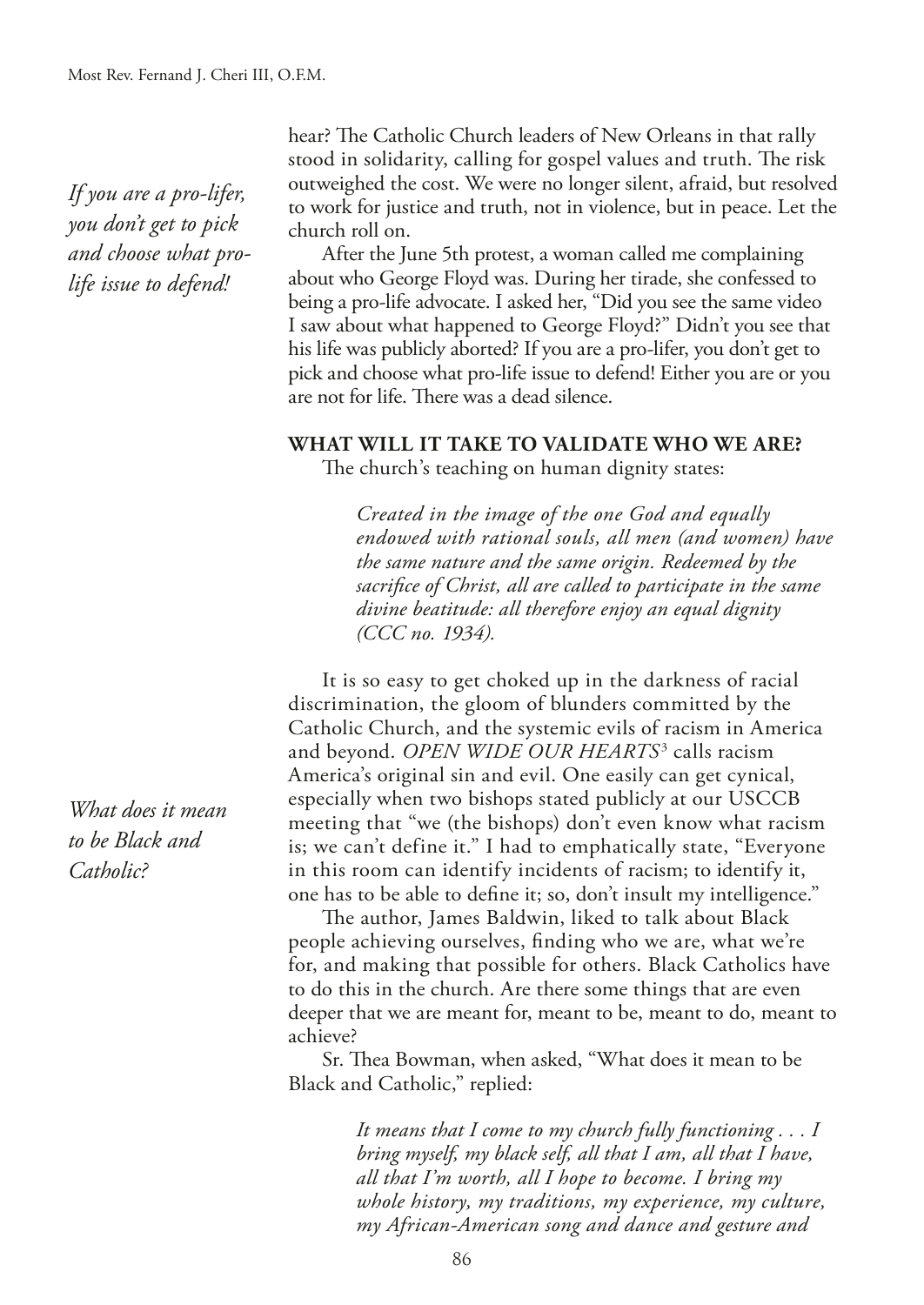*Spiritum* HORIZONS

*movement and teaching and preaching and healing and responsibility as a gift to the church.4*

We see how this experience of Black Catholics is a gift to the Church. Does this scare you? What will it take to validate who we are? Might I suggest the movie BLACK PANTHER? The film centers around the question, "Who are you?" The answer was not only for the main character to answer, but for each person in the film. The discovery of who you are was not only in what you said about yourself, but also what you showed to others. It is the quest of everyone to defne and redefne who you are in encountering each situation before you. Relationships were vital in the decisions made throughout the film. Don't we believe that same thing in the church? The Sacraments are relational.

#### **A BLACK MAN'S JOURNEY TO THE PRIESTHOOD**

I was reminded about my journey toward the priesthood. I decided that to be the Black priest I needed to be, I needed to do my Clinical Pastoral Education (CPE) not in a hospital, but in a prison. I applied at 10 prisons and was accepted at 9. The chaplain at the last one wrote me a letter criticizing my Black Catholic identity. My honest response to his criticism and racial bias, simply saying who I am, was received with a welcome to join the program. He wanted me to know clearly that I would be challenged. I ate, played sports, went to therapy sessions, shared Scripture readings, counseled and prayed with the inmates for 10 solid weeks. I returned to the seminary knowing I was ready for ministry. I was ready for ordination, not because I was successful in everything, but because of how God made a way. Six months later, before the formation committee, I was criticized for being too independent as a Black man. The archbishop refused to ordain me. That day I went to the all-Black boys' high school, St. Augustine, to tutor a football player. He saw that I was distracted, so I explained my plight. Out of the mouth of a child, he declared, "Well, I know that you are a good minister. God knows that you are a good minister and it is God who ordains anyway."

Many Black Catholics who have survived in the Catholic Church through the *Middle Passage*, slavery, the Civil War, the Emancipation Proclamation, Reconstruction, Jim Crow Laws, Redlining, Civil Rights, not to mention being treated like 2nd class Catholics, can say like Paul to the Church at Corinth:

> *We are afflicted in every way, but not crushed; perplexed, but not despairing; persecuted but not forsaken; struck down, but not destroyed; always*

*I was criticized for being too independent as a Black man. The archbishop refused to ordain me*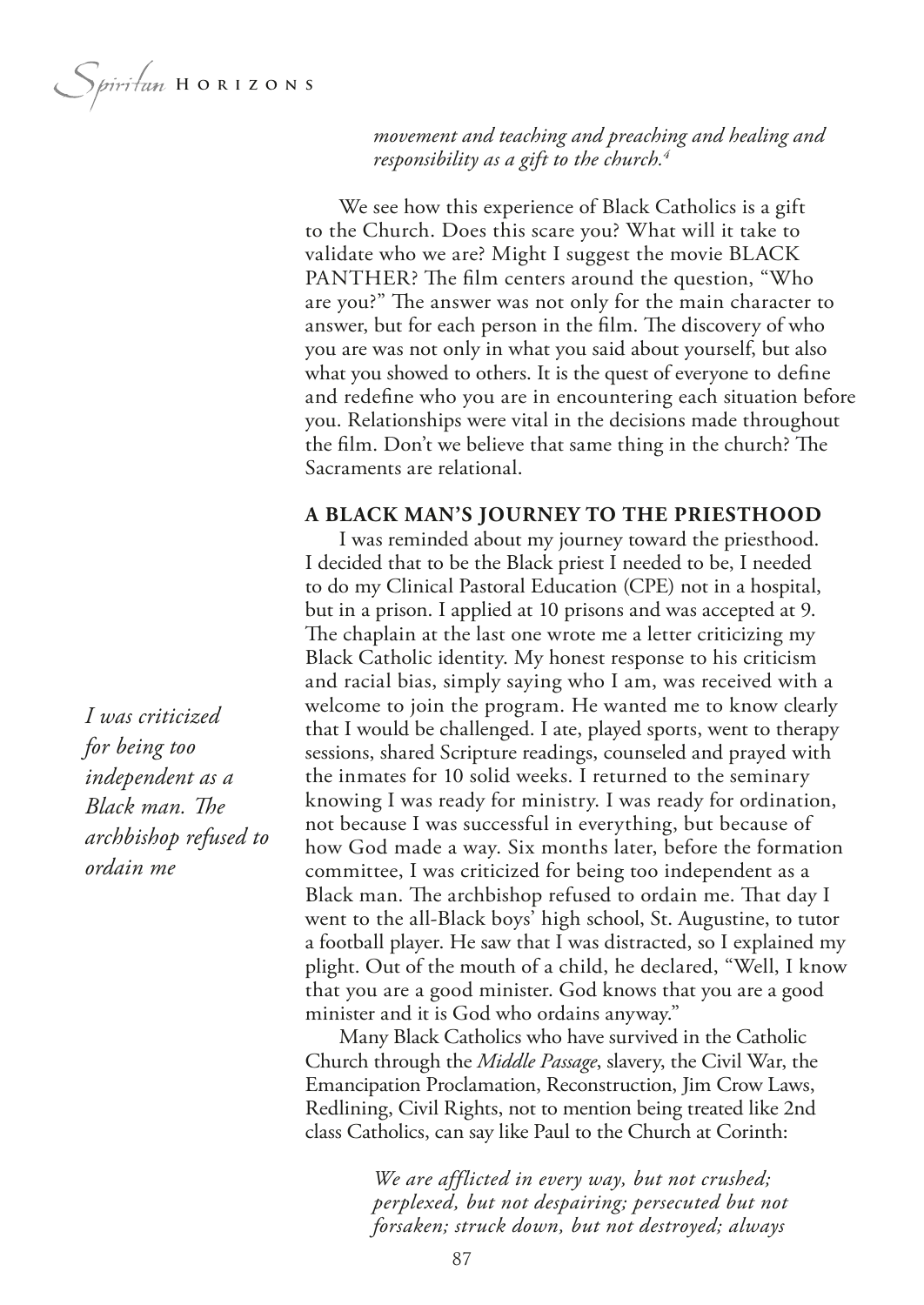*African people are the face of God, and, until Black people are free, no one is free*

*carrying about in the body the dying of Jesus, so that the life of Jesus also may be manifested in our body (2 Cor 4:8-10).*

#### **THE GIFTS OF BLACKNESS**

Black Catholics need to have a healthy dialogue about the church as a white supremacist, patriarchal institution and decide if the church remains the right vehicle for Black Catholics to love God, to serve and to worship God in the world, so that we may be happy with God in the next life. In this present climate, Black people can and are able to respond to the call to be the signposts of new possibilities for the church? The humanity of Black people is our contribution to society, and to our church. Our gift is the resilience against systemic oppression. African people are the face of God, and, until Black people are free, no one is free.

In their Pastoral Letter of 1984, *What We Have Seen and Heard*, the Black Catholic Bishops of that time told their Black brothers and sisters that we were called "to the work of evangelization," but as we see all around us, that evangelization is not just to other Black men and women. As Paul VI said to the people of Africa, in 1969, "You must give your gifts of Blackness to the whole church." Today we must understand that the people who learned to *resist* the utter dehumanization of forced separation and enslavement, who developed strategies, both spiritual and social, to *persist* on their way out of the Hell of their bondage to the freedom found "way up in the middle of the air," as prophets and messengers of hope—these, *my* brothers and sisters, are brothers and sisters to all who fnd themselves at the crossroads, facing either the destruction of all we have held dear or the smallest hope of a light that will guide us out of darkness. We must choose to "walk together, children," ask the guidance of those who have been on this journey for centuries.

#### **BLACK LIVES MATTER**

The Black Lives Matter movement, its rallying cry, has branched into the undocumented and into the global struggle for the human dignity of all people of every race, language and way of life. Black Lives Matter should be no issue for our church, if we believe in respecting the dignity and personhood of each individual, the first principle of Catholic Social Teaching, and know, without a shadow of a doubt, that each of us is made in the image and likeness of God. Black Lives Matter, where do we go from here? Bishops and church leaders have to go beyond the Black Lives Matter Movement itself and capture and claim the rallying cry of the church on the streets. That means: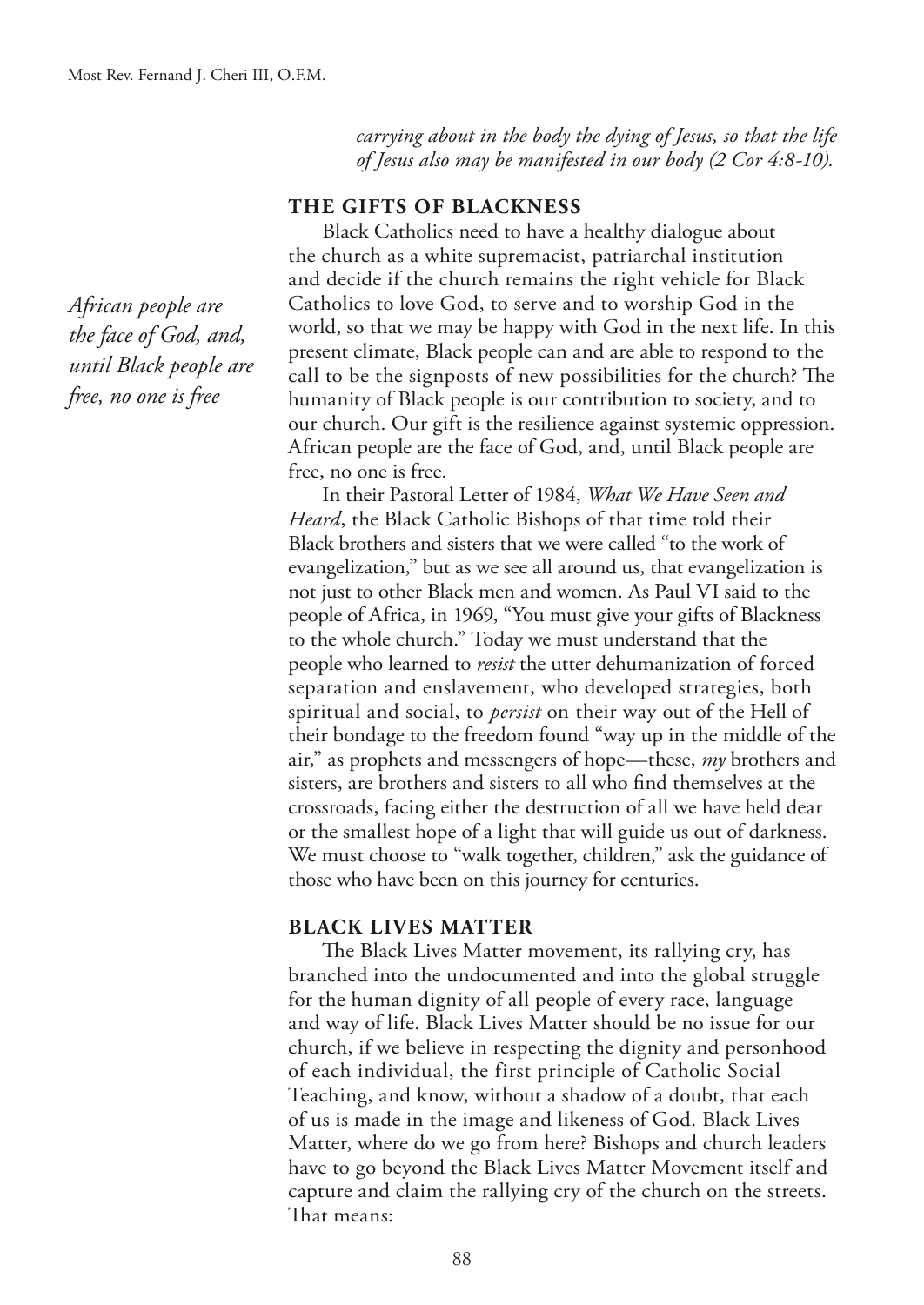Spiritan HORIZONS

*Stop saying "all lives matter"—for you belittle the present reality of racial injustice*

The *immoral* monster *lives in us; but also, the revolutionary love of Jesus*

The church on the *streets is calling you*

*All Catholics need to recognize the virus is in our church*

- Stop saying "all lives matter"—for you belittle the present reality of racial injustice.
- Investigate Black Lives Matter and defne it as we are called to live it in our individual dioceses, religious communities, and communities of faith.
- Don't try to create another slogan.

We need accountability. Work with a community—listen develop what is right and of Christ. The immoral monster lives in us; but also, the revolutionary love of Jesus Christ lives in us. We have to move to that radical LOVE *space, place, and grace*. Develop a new language that speaks more clearly.

#### **WHAT ARE WE GOING TO DO TOGETHER?**

This is our moment, this is our question. What are we going to do together is a question that demands a faith-flled answer. An answer from a people who believe in the unity created by and required by the Father, the Son, and the Holy Spirit. What are we going to do together as people baptized into this union? What are we going to do together as formatters of those to whom this mission has been entrusted? What are we going to do together not only in the name of the Father and of the Son and of the Holy Spirit, but more deeply, what are we going to do together as God is calling and leading us to do what he obviously wants done?

Remember the story of Zacchaeus—the story of truthtelling from diferent places bombards the structures upon which people stand. *"Prove yourselves doers of the word, and not merely hearers who delude themselves"* (James 1:22). When Jesus invited himself to dine at Zacchaeus house and the people complained, Zacchaeus stood up and said to the Lord, "Look, Lord! Here and now I give half of my possessions to the poor and if I have cheated anybody out of anything, I will pay back four times the amount." Jesus said to him, "Today salvation has come to this house, because this man, too, is a son of Abraham. For the Son of Man came to seek and to save the lost" (Luke 19:8-10). Jesus changed the structure of behavior and Zacchaeus responded to the Word of transformation, being repentant and offering restoration and reparation to others.

CMSM, the church on the streets is calling you, "Come out of that tree—your provincial offices, motherhouses, and friaries and come join us. Stand up, confess your complicity with systemic racism. Speak up about your conversion, your repentance. Offer restoration and reparation. The church on the streets is calling you.

All Catholics need to recognize the virus is in our church.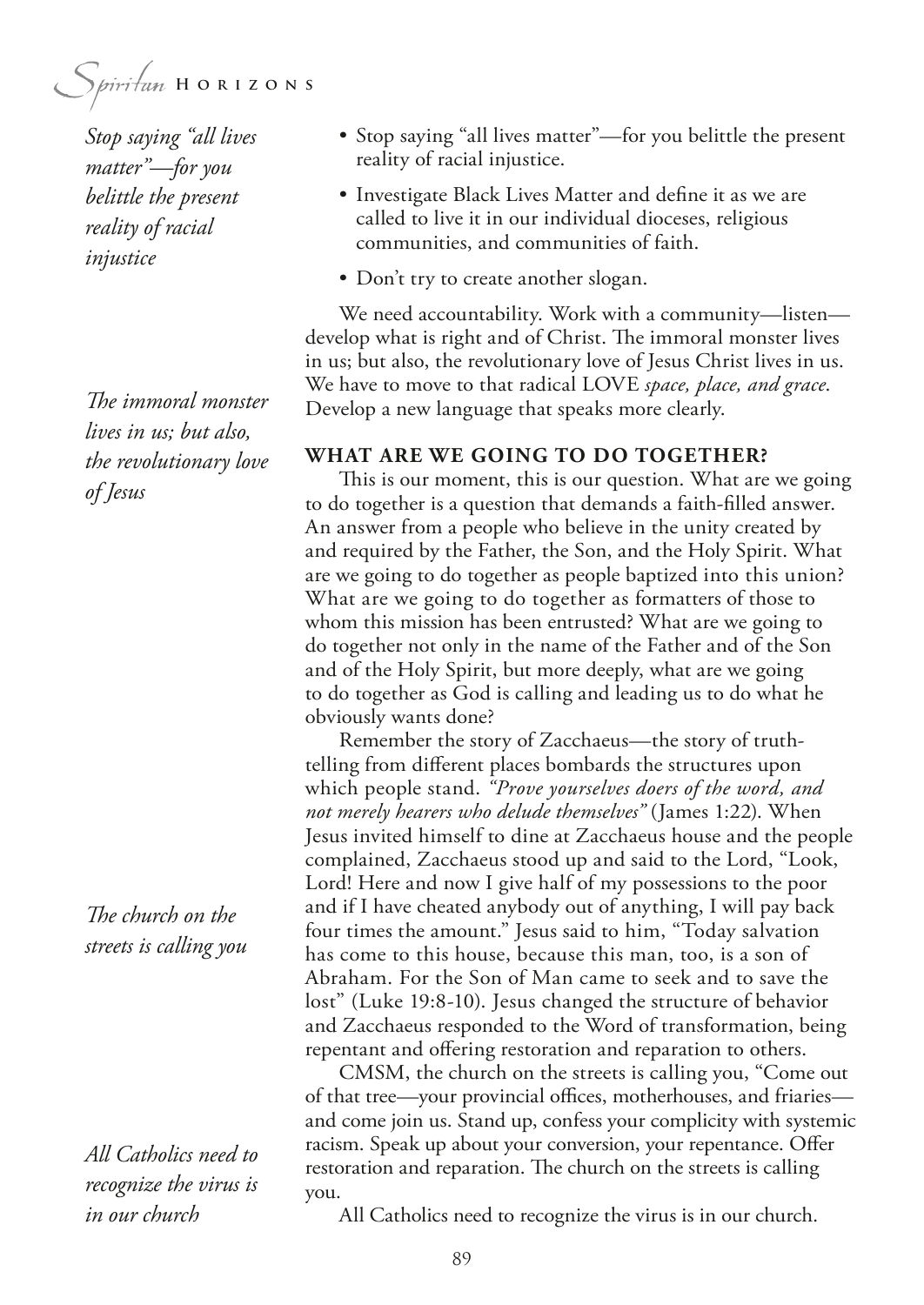Look at the protest, isn't the church on the streets? The knee on the neck, isn't it more than a Black issue—an immigration issue, a DACA issue, a LGBTQ issue, a Women's issue, a health care issue, an economic issue, a voter suppression issue, an essential workers issue, e.t.c.

Does not the fact that racism infects every piece of our past and present make it a Catholic issue that needs a Catholic God, a Catholic people, and a Catholic prayer?

Does not the fact that our shared history has no stories of how we got over or how we have overcome this most basic sin make this a Catholic issue?

Does not the fact that the truth of American history is not taught in our schools make this a Catholic issue?

Does not the fact that we are still talking about the Negro problem and have yet to admit that there has always been a white problem make this a Catholic issue?

Does not the fact that the calls and cries for justice continue to come from the oppressed and not the benefciaries of the oppression make this a Catholic issue?

God created us equal six million years ago.

Science has considered us evolved for 200,000 years.

Politics has deemed us civilized for 6000 years.

Economics has defned us as industrialized since the 1800s.

Jesus rose from the dead 2000 years ago.

Was not the entire point of coming from heaven to earth in order to empower a global institution to correct a global problem? Did not Jesus rise from the dead so that someone could tell a white boy and someone could tell a black boy, y'all are equally brothers? Because God knew that the only place, for the foreseeable future, they could live out that truth would be the church?

### **OUR MOMENT TO LEAD OR GET OUT OF THE WAY**

This is our moment to lead or get out of the way. It will not go well for us if we continue to throw holy water on the lies instead of simply blessing the truth. The salvation of the world depends on a church that is more pastoral and spiritual than she is complicit. We need to ask:

- In what ways has the virus affected us?
- What issues have surfaced for action?
- What can we do as we live with the virus over the next year?
- What have we learned from the virus that should guide our advocacy for election?

*Tis is our moment to lead or get out of the way*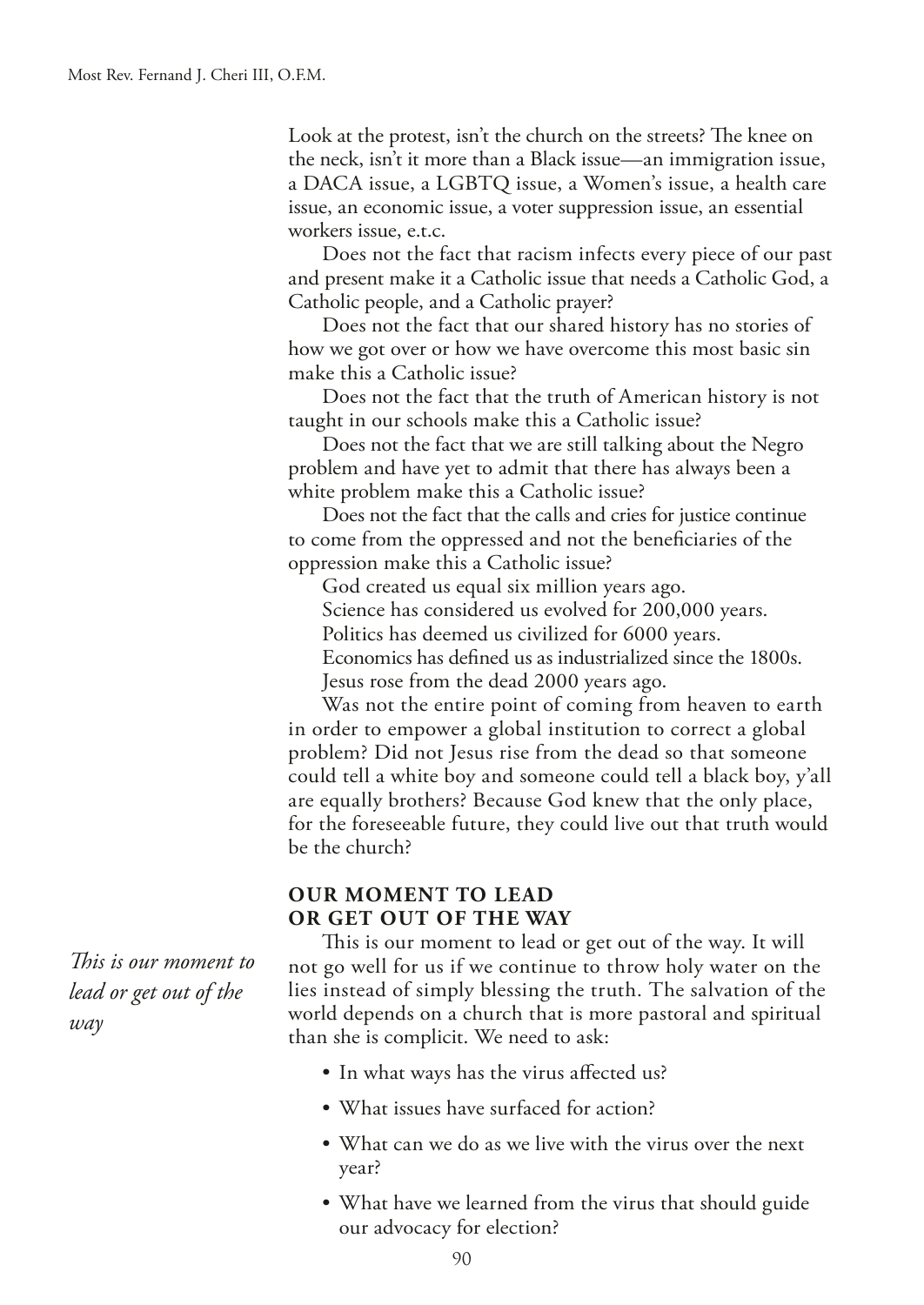*Spiritum* HORIZONS

*Stop talking about color-blindness*

To have this dialogue, we need church leaders to:

- Listen more, talk less. *"Everyone should be quick to listen, slow to speak, and slow to anger"* (James 1:19).
- Resist the need to respond with a better or diferent insight about something.
- Be an ally. Being an ally is diferent than simply wanting not to be a racist. Being an ally requires you to educate yourself about systemic racism in this country.
- Try not to repeat, "I can't believe that something like this would happen in this day and age."
- Ask when you don't know—but do the work frst educate yourself.
- Stop talking about color-blindness.
- Be about transformation, restoration, and reparation, and the Resurrection.

Scripture states Jesus says to the young man: *"Go sell what you have, and give to the poor and you will have treasure in heaven; then come, follow me"* (Matt 10:21). Can you let go of your white privilege; your white male norms? Then, listen to the people of color God sends your way? God is sending you prophets!

Like the historian Vincent Harding, I call you to work with the so-called marginalized young people. We need to help them stand in that gloom and deep hurt, and open up new possibilities. They can be the candles, the signposts, bringing forth truth. *"If My people who are called by My name humble themselves and pray and seek My face and turn from their wicked ways, then I will hear from heaven, will forgive their sin and will heal their land"* (2 Chr 7:14).

How do we work together? How do we talk together in ways that will open up our best capacities and our best gifts? Let me give you two examples:

> *When I was frst ordained in 1978, my frst assignment was at a church that had a Sunday Mass with 50 people, the average age was 65. I took a group of boys who were playing basketball in the gym each Sunday, called them to go to church. Tey got their girlfriends, made a choir, and within one year we had 500 people in church, average age was 24.*

> *In 2002, when the Franciscan Friars wanted to live in East St. Louis, Bishop Wilton Gregory built a friary in the heart of the city. We moved into the city while residents*